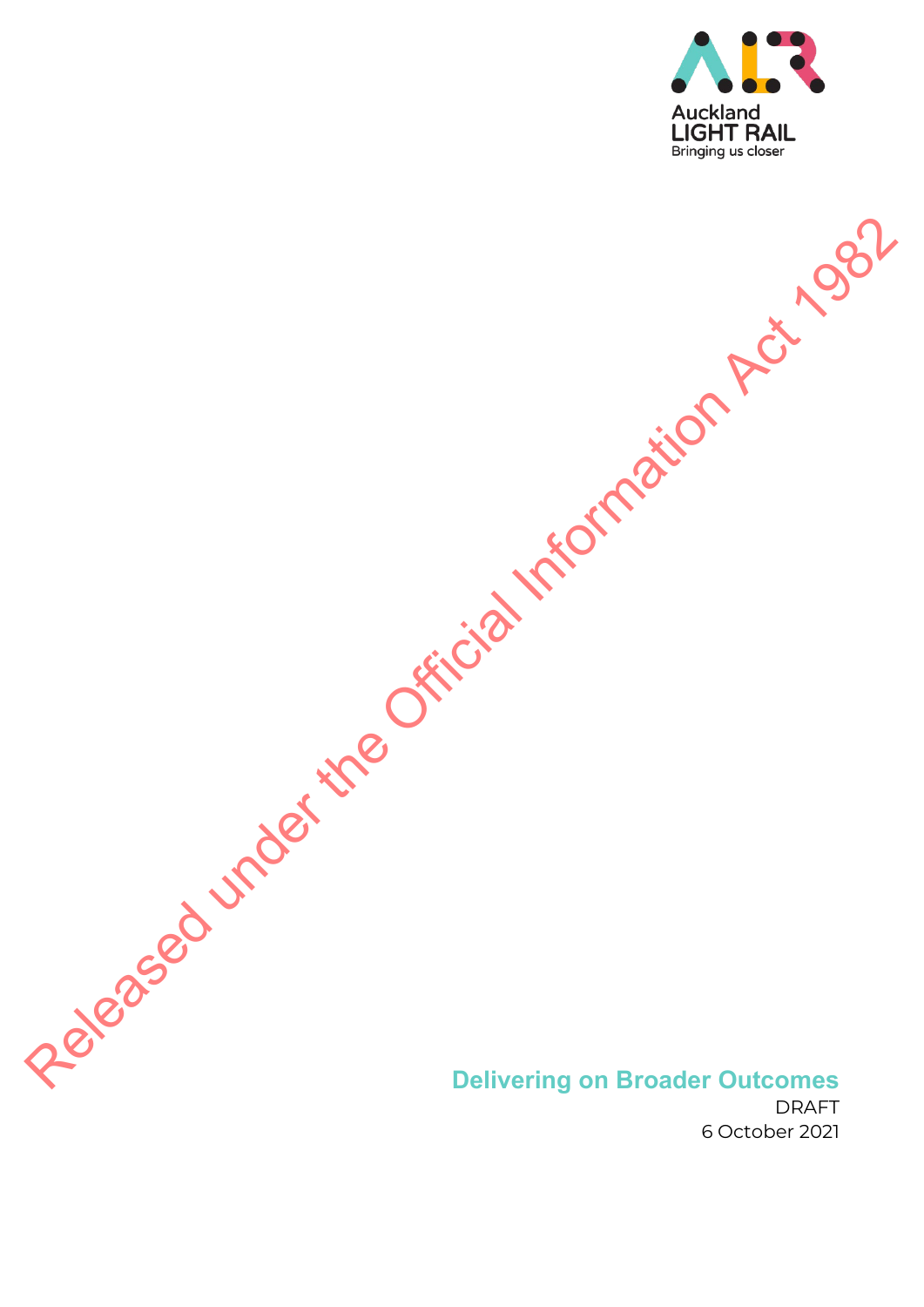

# Delivering on Broader Outcomes

## 1.1 INTRODUCTION & PURPOSE

The Auckland Light Rail Project will be one of the largest projects undertaken in the New Zealand market, which will provide a unique opportunity to make a significant and lasting impact on the domestic construction sector. Commensurate with the Government Procurement Rules (4th edition), the procurement will be structured to drive public value<sup>1</sup>.

The purpose of this Appendix is to:

- provide a high level overview of Broader Outcomes and the potential opportunity
- provide a high level overview of the different ways Broader Outcomes can be delivered
- outline how Broader Outcomes will be approached at the DBC stage

## 1.2 BROADER OUTCOMES

Under the Government Procurement Rules, agencies should use procurement to deliver Broader Outcomes, which are the secondary benefits that are generated from the procurement activity. These include environmental, social, economic and cultural benefits, and will deliver long-term public value for New Zealand<sup>2</sup>. The expectation is that the Delivery Entity, once established, will be a 'mandated agency', and therefore required to follow the Government Procurement Rules. Even if the Delivery Entity was not mandated, there is a shared commitment from Partner Organisations to deliver against the Broader Outcomes<sup>3</sup>. 1.1 INTRODUCTION & PURPOSE<br>
The Auckhard Light Religions in the District will be one of the largest projects undertaken in the<br>
New Zealand market, which will provide a unique opportunity to make a significial<br>
and taking

An overview of the different elements of the Broader Outcomes is provided in the figure below.

Public value includes good quality, good price, and good outcomes. It is defined in the Government Procurement Rules as getting the best possible result from your procurement, using resources effectively, economically, and without waste, and taking into account the total costs and benefits, and its contribution to the results you are trying to achieve. 2 https://www.procurement.govt.nz/procurement/principles-charter-and-rules/governmentprocurement-rules/planning-your-procurement/broader-outcomes/

 $3$  City Rail Link, Waka Kotahi, and Auckland Transport have all developed and implemented sustainable procurement frameworks, which are designed to optimise public value and drive Broader Outcomes.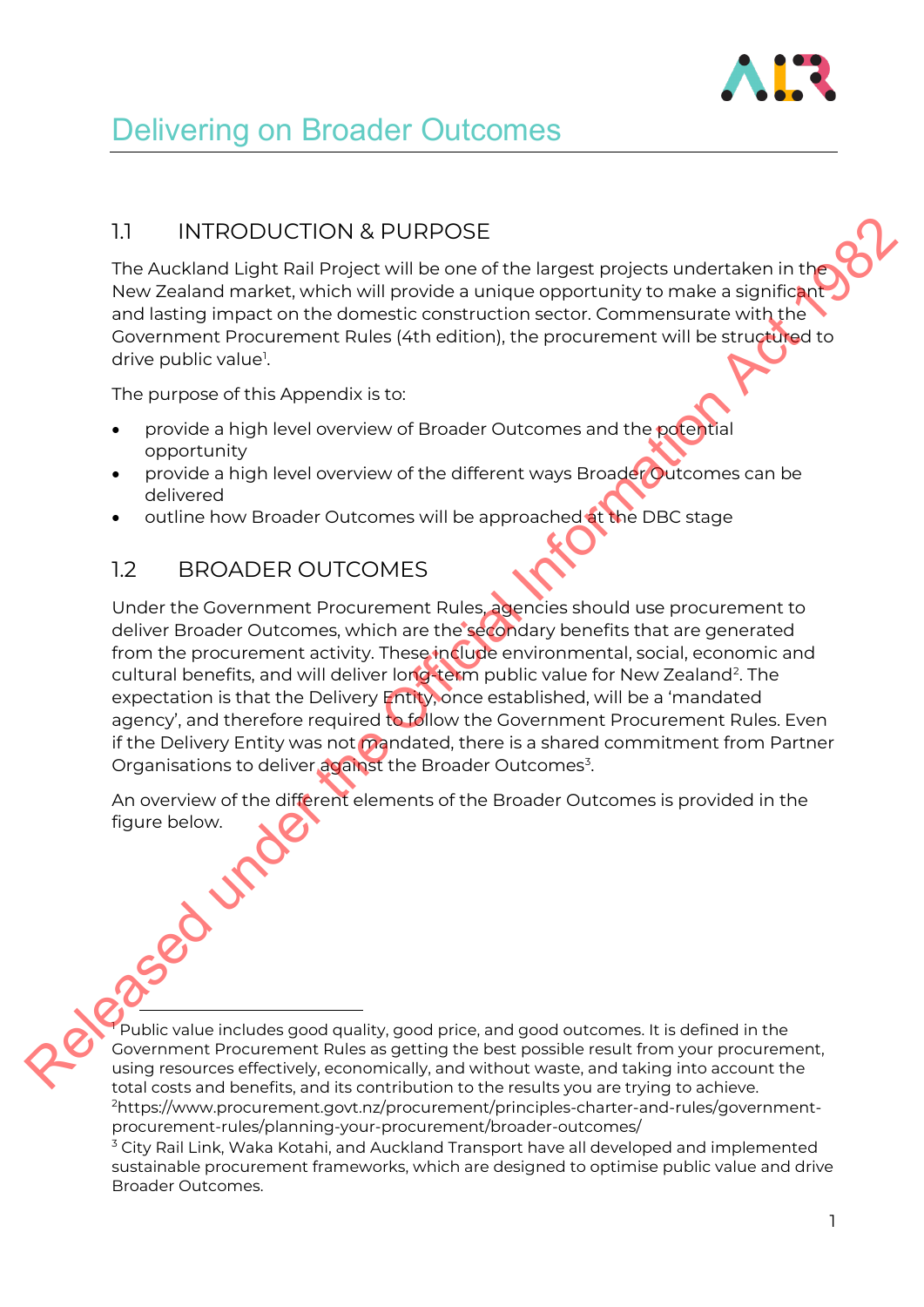

Figure 1: Public value and the Broader Outcomes



Source: New Zealand Government Procurement rules

Four priority outcomes were also outlined in the Government Procurement Rules, which are to:

- increase New Zealand businesses' access to government procurement (including Māori and Pasifika businesses)
- increase the size and skill level of the domestic construction sector workforce
- improve conditions for workers and future-proof the ability of New Zealand businesses to trade
- support the transition to a net zero emissions economy and assist the Government to meet its goal of significant reduction in waste.

The Delivery Entity will seek to deliver against all four priority outcomes to the extent it can through its procurement strategy. As the project will fall within the designated contract area<sup>4</sup> for construction, the Delivery Entity will have minimum requirements in relation to the second priority outcome (construction skills and training), which include:

- tender documentation must include questions on the skills development and training practices of the supplier (and its subcontractors)
- must give reasonable considerations to these responses when evaluating tender responses
- must include skills development and training as a weighted criterion, where a weighted evaluation model is used.

<sup>4</sup> Certain contract areas were identified for each of the priority outcomes in the Government Procurement Rules. These contract areas ('designated contract areas') have specific minimum requirements imposed under the Government Procurement Rules. Refer Government Procurement Rules - Broader Outcomes for further detail.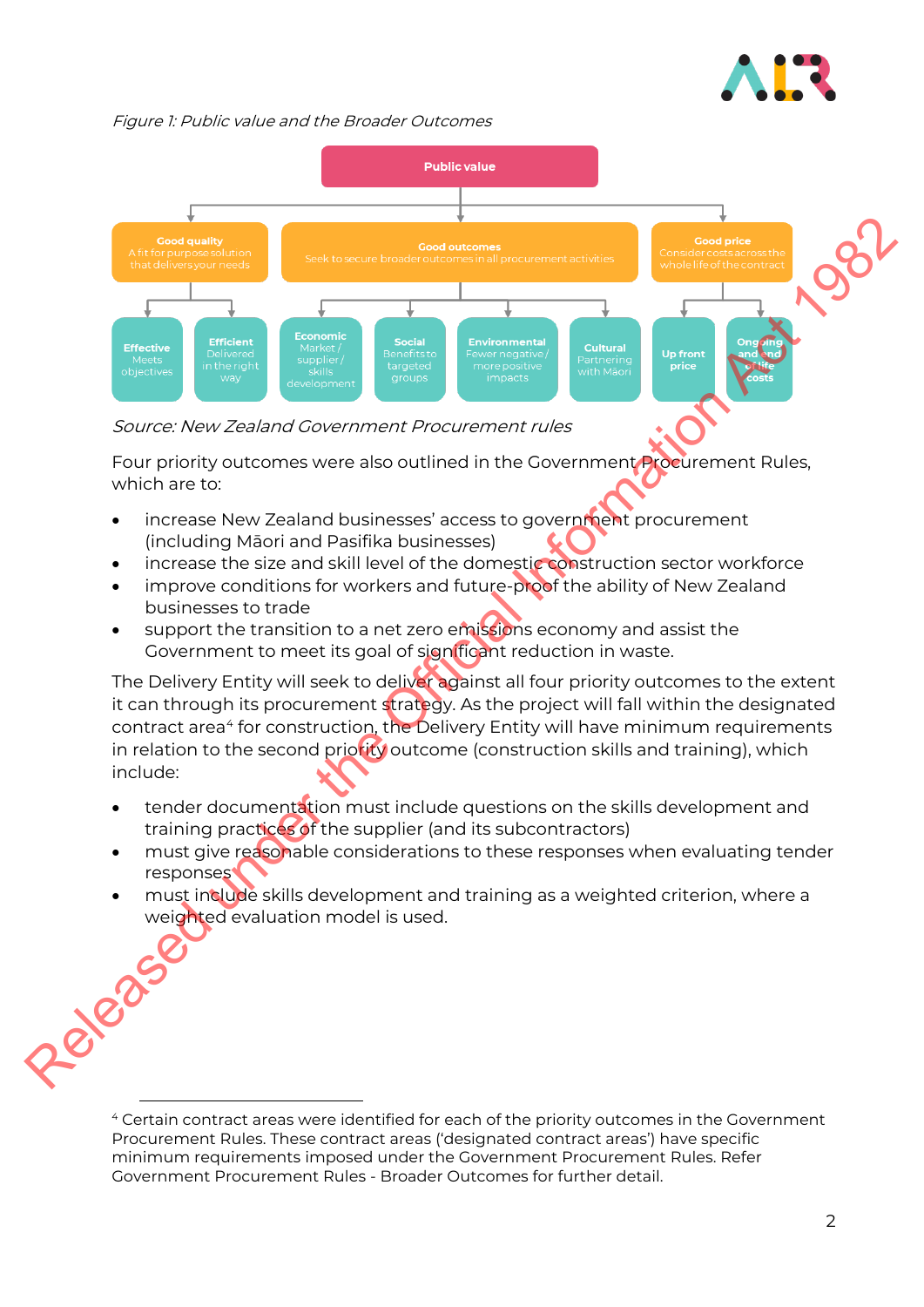

# 1.3 DELIVERING ON THE BROADER OUTCOMES

Delivering on the Broader Outcomes will require a commitment from the Delivery Entity and Partner Organisations throughout the procurement lifecycle (Plan-Source-Manage) model. To achieve the desired outcomes, a consistent approach to Broader Outcomes is required across the whole Project / Programme. This is likely to be best provided through the development and adoption of a Broader Outcomes Framework. To the extent Partner Organisations are responsible for procurement (e.g. Auckland Transport / Waka Kotahi for supporting transport investment), the expectation is that the respective frameworks for the Partner Organisations should be followed. Recard Curcuments it required actors the whole Projecuring This listellate the provided increased the origin and the Projecuring This is the Northon Capacities (Sq. Aucklard Transport) Wake Actsiniter supporting transport

An overview of some of the key opportunities to imbed Broader Outcomes within the procurement approach and Delivery Entity is identified below, with further detail provided in Table 1.

### 1.3.1 Opportunities through procurement

- setting objectives and Key Performance Indicators (KPI) Key Result Areas (KRAs) to incorporate into performance / payment regimes
- optimising the procurement strategy and tender design to support achievement of Broader Outcomes
- engaging proactively with contractors to understand their existing initiatives and innovative solutions they may have
- committing to ongoing monitoring, measuring, and reporting of performance against objectives and KPIs / KRAs.

# 1.3.2 Opportunities through Delivery Entity

- ensuring mana whenua are involved in the governance and management frameworks
- acquiring appropriate resource capability and capacity to implement and manage sustainable procurement initiatives
- internal training and development programmes for employees
- publishing of a Supplier Code of Conduct
- establishing partnerships with key organisations.

# 1.3.3 Wider opportunities

There are wider opportunities for the Project to support Broader Outcomes through the commercial model and arrangements, including:

**Umplementing clear strategies for mitigating gentrification** • Delivering home ownership opportunities for Māori through urban development initiatives (as appropriate) and through partnering with Kāinga Ora.

- Considering commercial partnership opportunities with Māori (e.g. capital)
- Commercial model and fare structures designed to promote affordable access and equity for disadvantaged groups.

Further information on the opportunities to drive Broader Outcomes is outlined in below.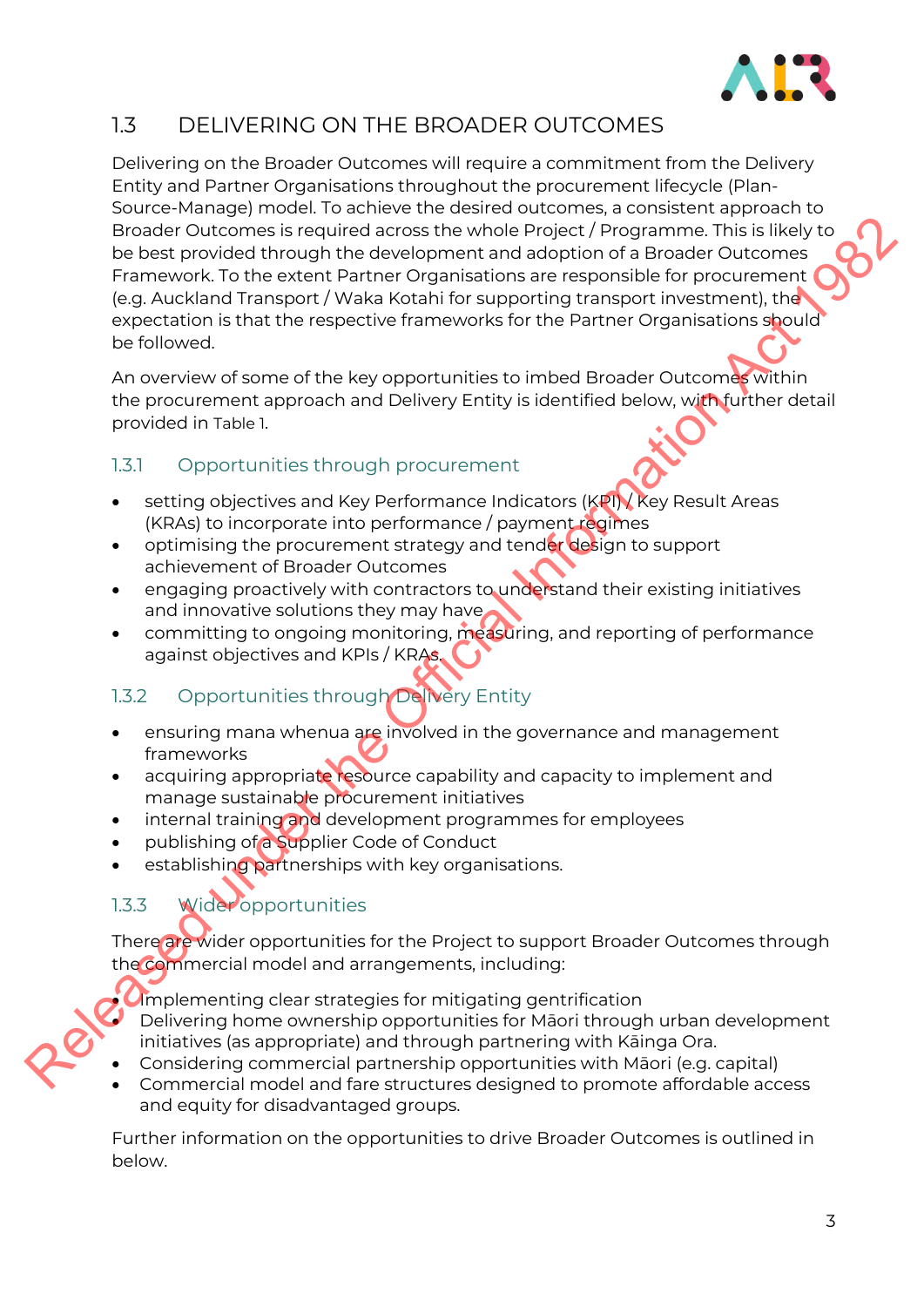

Table 1: Opportunities to drive sustainable procurement throughout the procurement lifecycle

| <b>Procurement</b><br>phase              | <b>Description of potential opportunities</b>                                                                                                                                                                                                                                                                                                                                                                  |
|------------------------------------------|----------------------------------------------------------------------------------------------------------------------------------------------------------------------------------------------------------------------------------------------------------------------------------------------------------------------------------------------------------------------------------------------------------------|
|                                          | Work with partners to leverage shared understanding and expertise.<br>$\bullet$                                                                                                                                                                                                                                                                                                                                |
|                                          | Establish partnerships with external enterprises and / or Subject Matter Experts (SME) to<br>٠<br>support delivery of Broader Outcomes (e.g. Amotai, Ministry of Social Development (MSD), Te<br>Puna Kōkiri). The Delivery Entity can support the interface between international contractors,<br>the domestic market, and target groups, delivering learning, employment, and supply chain<br>opportunities. |
| <b>Initiate project</b>                  | Pre-procurement work to support training / licensing ahead of procurement. This may be<br>$\bullet$<br>supported through partnerships with tertiary providers (e.g. Manukau Institute of<br>Technology). A key focus of the Māori Outcomes is connecting these facilities with marae,<br>Kura Kaupapa Māori and Kōhanga Reo.                                                                                   |
|                                          | Partnership opportunities with mana whenua, matāwaka, and other Māori networks (e.g.<br>$\bullet$<br>rangatahi, pakihi Māori).                                                                                                                                                                                                                                                                                 |
|                                          | Have clear, usable, dual language resources<br>$\bullet$                                                                                                                                                                                                                                                                                                                                                       |
|                                          | Understand the component parts for each package, and the opportunities and market<br>$\bullet$<br>capability to deliver against Broader Outcomes.                                                                                                                                                                                                                                                              |
| <b>Identify needs</b><br>and analyse the | Communicating and working with the NZ supply chain what potential opportunities will be,<br>$\bullet$<br>when the opportunities will be available, and how the NZ supply chain can be involved.                                                                                                                                                                                                                |
| market                                   | Establishment of a centralised registry for small and Maori businesses to connect with major<br>$\bullet$<br>contractors. Government agencies internationally have mandated that contractors post<br>subcontract opportunities and connect with businesses that are registered.                                                                                                                                |
|                                          | Consider packaging solutions that provide better opportunities for local participation (e.g.<br>$\bullet$<br>extent of disaggregation). These will need to be balanced against other procurement<br>objectives, and the ability to manage the resultant interface.                                                                                                                                             |
|                                          | Consider the use of collaborative procurement models that may support the delivery of<br>$\bullet$<br>Broader Outcomes (e.g. health & safety performance is typically higher under alliance<br>contracts).                                                                                                                                                                                                     |
| Plan approach to                         | Procurement methodology developed to give effect to Broader Outcomes. (Note: Broader<br>٠<br>Outcomes were specifically included as an evaluation criterion for both the packaging and<br>contracting evaluations in the Procurement Methodology Report).                                                                                                                                                      |
| market and<br>evaluation                 | Consider whether there are opportunities to utilise panel appointments / pre-clearance for<br>$\bullet$<br>minor packages (e.g. engaging geotechnical investigations).                                                                                                                                                                                                                                         |
| (Development of<br>procurement           | Providing the market with an opportunity to feed into design and the early phases to drive<br>innovation. This could be through tendering design with construction activities, using ECI, etc.                                                                                                                                                                                                                 |
| strategy / plan)                         | Consider using performance / payment mechanisms to incentivise outcomes. Lessons learned<br>indicate that while alliance / collaborative models may support the delivery of Broader<br>Outcomes, financial penalties (i.e. through 'painshare' rather than 'gainshare' in the TOC) are<br>key to driving behaviours.                                                                                           |
|                                          | Include Broader Outcomes in benefits realisation plan, risk management plan, risk register,<br>$\bullet$<br>etc.                                                                                                                                                                                                                                                                                               |
| 10/82582                                 | Align the procurement strategy with the Mana Whenua Engagement Strategy. This may<br>$\bullet$<br>include engaging with mana whenua / mātāwaka groups to enable them to have a role in the<br>design and shaping of the sustainable procurement initiatives.                                                                                                                                                   |
|                                          | Consider what Broader Outcomes requirements should be incorporated into tender<br>$\bullet$<br>documentation and the evaluation framework, including:                                                                                                                                                                                                                                                          |
| <b>Approach the</b>                      | past performance<br>$\circ$                                                                                                                                                                                                                                                                                                                                                                                    |
| market and<br>select supplier            | current internal diversity initiatives (including opportunities for progression within the<br>$\circ$<br>organisation)                                                                                                                                                                                                                                                                                         |
|                                          | plans for engaging with the NZ and Māori supply chain at all levels of the Project (e.g.<br>$\circ$<br>materials, design expertise, Māori business supplying culturally harvested native<br>plants, etc.)                                                                                                                                                                                                      |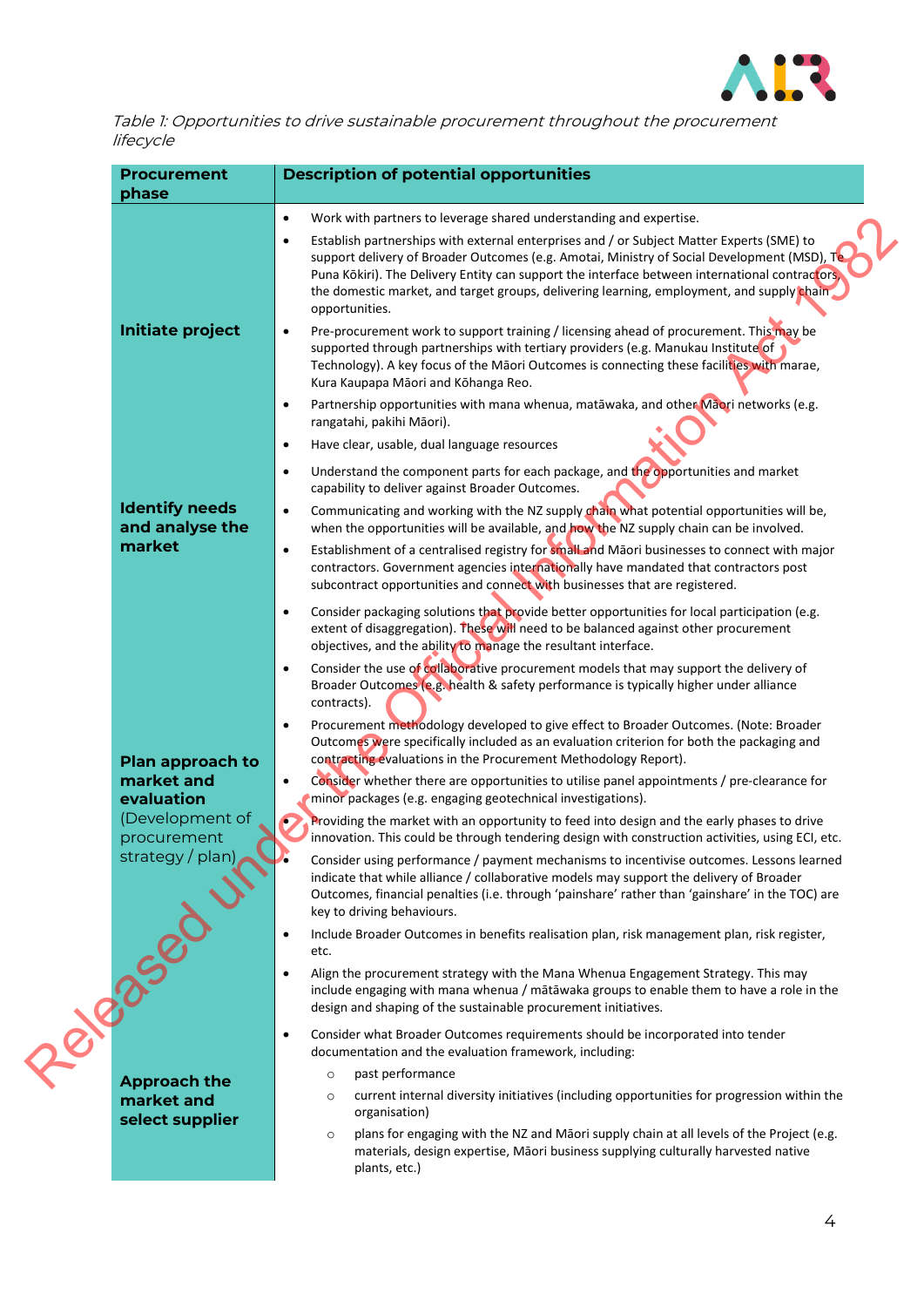

| <b>Procurement</b>             | <b>Description of potential opportunities</b>                                                                                                                                                                                                                                                                                                                                                                                                                                                                    |
|--------------------------------|------------------------------------------------------------------------------------------------------------------------------------------------------------------------------------------------------------------------------------------------------------------------------------------------------------------------------------------------------------------------------------------------------------------------------------------------------------------------------------------------------------------|
| phase                          | overview of perceived challenges and potential mitigations<br>$\circ$                                                                                                                                                                                                                                                                                                                                                                                                                                            |
|                                | supplier diversity targets at all levels of employment (noting a strong preference from<br>$\circ$<br>mana whenua and matāwaka groups to lift diversity targets to the Māori population<br>ratio (~13%)).                                                                                                                                                                                                                                                                                                        |
|                                | Determine the Broader Outcomes drivers / strategies. Project specific targeted employment<br>$\bullet$<br>initiatives have been challenging due to a lack of necessary skills / training / licensing.<br>Accordingly, imposing diversity/training requirements on the contractor at a more general<br>level (i.e. expecting to see the contractor meet diversity targets, achieve minimum spends in<br>the targeted supply chains, etc.) may be considered alongside/instead of project specific<br>initiatives. |
|                                | Ensure tender documentation is clear that the Delivery Entity is seeking innovative and<br>$\bullet$<br>effective solutions to Broader Outcomes.                                                                                                                                                                                                                                                                                                                                                                 |
|                                | Appropriate weight given to tenderer responses to the questions / requirements and ensure<br>$\bullet$<br>that the weighting and importance of Broader Outcomes is communicated to tenderers.                                                                                                                                                                                                                                                                                                                    |
|                                | Sufficient weighting applied to criteria.<br>$\bullet$                                                                                                                                                                                                                                                                                                                                                                                                                                                           |
|                                | Use of EoI / market briefings to communicate the importance of Broader Outcomes and<br>$\bullet$<br>receive feedback / insight from the market on how Broader Outcomes could be achieved.                                                                                                                                                                                                                                                                                                                        |
|                                | Providing detailed guidance to the market on what the Delivery Entity wants and how to<br>$\bullet$<br>respond to questions.                                                                                                                                                                                                                                                                                                                                                                                     |
|                                | Use of ECI / IPAA to collaborate with the market on broader outcome opportunities.<br>$\bullet$                                                                                                                                                                                                                                                                                                                                                                                                                  |
|                                | Encourage tenderers to outline innovative solutions that they have, noting that Tier 1<br>$\bullet$<br>contractors have demonstrated they can actually do this.                                                                                                                                                                                                                                                                                                                                                  |
|                                | Potential to use an IPAA (or equivalent) phase to work with contractors on how to best<br>$\bullet$<br>achieve Broader Outcomes, co-development of sustainability plans, and design of KPIs / KRAs.                                                                                                                                                                                                                                                                                                              |
| <b>Negotiate and</b>           | Joint development of sustainability management plans.<br>$\bullet$                                                                                                                                                                                                                                                                                                                                                                                                                                               |
| award contract                 | Mana whenua representation in procurement evaluation.<br>$\bullet$                                                                                                                                                                                                                                                                                                                                                                                                                                               |
|                                | Ensure contract documentation delivers against desired Broader Outcomes (e.g. through<br>$\bullet$<br>payment mechanism, minimum targets, reporting obligations, etc.).                                                                                                                                                                                                                                                                                                                                          |
|                                | Establish a robust measurement, monitoring, and reporting framework.<br>$\bullet$                                                                                                                                                                                                                                                                                                                                                                                                                                |
|                                | Require contractors to regularly report on Broader Outcomes data / metrics. This information<br>$\bullet$<br>should be consolidated to enable project / programme wide monitoring.                                                                                                                                                                                                                                                                                                                               |
|                                | Collect detailed Broader Outcomes data / metrics through the agreed framework.<br>$\bullet$                                                                                                                                                                                                                                                                                                                                                                                                                      |
| <b>Manage contract,</b>        | Regular measurement at a package / contract and overall level.<br>$\bullet$                                                                                                                                                                                                                                                                                                                                                                                                                                      |
| reporting and<br>relationships | Mana whenua representation on Project Alliance Board (PAB) (or equivalent).                                                                                                                                                                                                                                                                                                                                                                                                                                      |
|                                | Partnerships with mana whenua and matawaka groups to specifically support contractors<br>with dealing with sites of significance and wāhi tahi.                                                                                                                                                                                                                                                                                                                                                                  |
|                                | Skills, training, and apprentices partnerships leveraged to the greatest extent possible. This<br>may involve establishing these specifically for this Project (as discussed earlier) or leveraging<br>existing partner initiatives (e.g ConstructionPlus).                                                                                                                                                                                                                                                      |
| Rev                            | Ongoing regular reviews of the performance, impact and assessment of performance. This<br>$\bullet$<br>may include conducting sessions with suppliers, partners, and contractors throughout and / or<br>after the project.                                                                                                                                                                                                                                                                                       |
|                                | Source: Waka Kotahi Broader Outcomes Procurement Strategy, Auckland Transport, Kāinga                                                                                                                                                                                                                                                                                                                                                                                                                            |